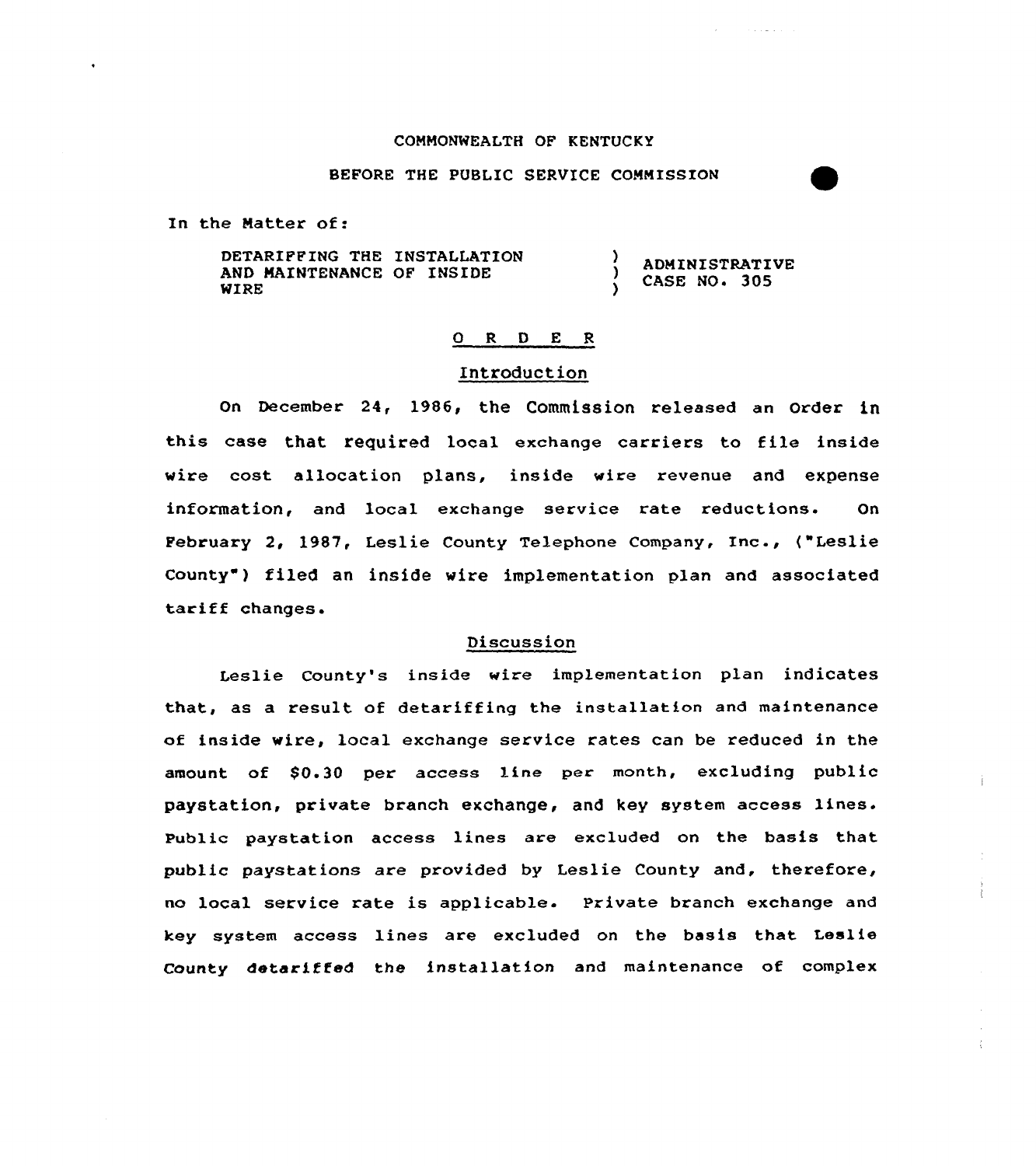inside wire an December 31, 1985, coincident with its detariffing of associated customer premises equipment.<sup>1</sup>

In Common Carrier Docket No.  $86-111,^2$  the Federal Communications Commission considered rules concerning cost allocation between the regulated and unregulated services provided by local exchange carriers and an Order on cost allocation was released on February 6, 1987. Also, the Commission has indicated in other Orders that it intends to open a cost allocation investigation in the near future. Therefore, in the opinion of the Commission, Leslie County's inside wire implementation plan and associated local exchange service rate reductions should be approved on an interim basis, pending the outcome of the Commission's cost allocation investigation, except insofar as it includes a negative option subscription plan for detariffed inside wire maintenance services.

 $\sim 10^{-1}$ 

<sup>1</sup> Leslie County should have detariffed the installation of complex inside wire, effective May 2, 1984, and, evidently detariffed the maintenance of complex inside wire prior to the Commission's directive in this case, effective on January 1, 1987. Nonetheless, based on the record of this case, the fact remains that Leslie County has not charged any complex inside installation and maintenance expense to regulated accounts since December 31, 1985.

<sup>2</sup> Separation of Costs of Regulated Telephone Service Prom Costs of Nanregulated Activities. Amendment of Part 31, the Uniform System of Accounts for Class A and Class B Telephon Companies, to Provide for Nonregulated Activities and to Provide for Transactions Between Telephone Companies and Their Affiliates.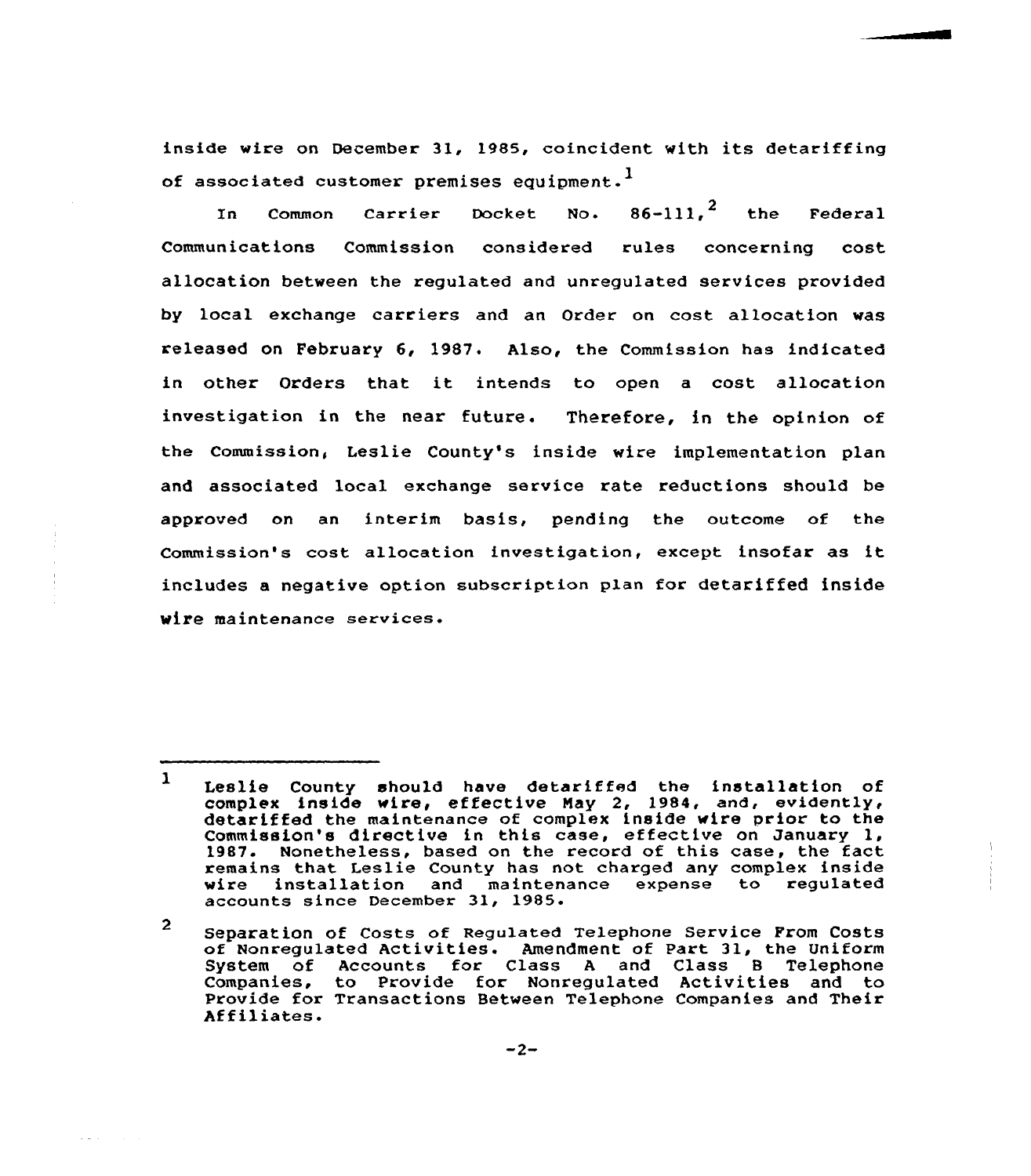Leslie County's inside wire implementation plan includes a detariffed inside wire plan charge of \$0.30 per month that Leslie County intends to bill coincident with the local exchange service rate reduction of \$0.30 per month. Customers who do not wish to subscribe to the detariffed inside wire maintenance plan must notify Leslie County during a 30-day advance notice period in order to avoid being billed the charge. The Commission will not take any action on Leslie County's negative option subscription plan and has not taken any action on positive option subscription plans proposed by other local exchange carriers. Since inside wire maintenance services are detariffed, a Commission ruling on inside wire maintenance services subscription plans is not necessary. However, Leslie County is reminded that regulated services may not be disconnected for nonpayment of detariffed service charges.

Also, Leslie County proposed to make its local exchange service rate reductions effective April 1, 1987, in all exchanges that it serves.

Leslie County acknowledges that the Commission contemplated local exchange service rate reductions effective January 1, 1987, in its Order of December 24, 1986. However, as reason for its proposed effective date, Leslie County indicates that it has provided inside wire maintenance services since January 1, 1987, at no charge to its customers, pending approval of its inside wire implementation plan and associated tariff changes. Moreover, any refund that the Commission might order retroactive to January 1, 1987, would be de minimus and could be outweighed by the costs

 $-3-$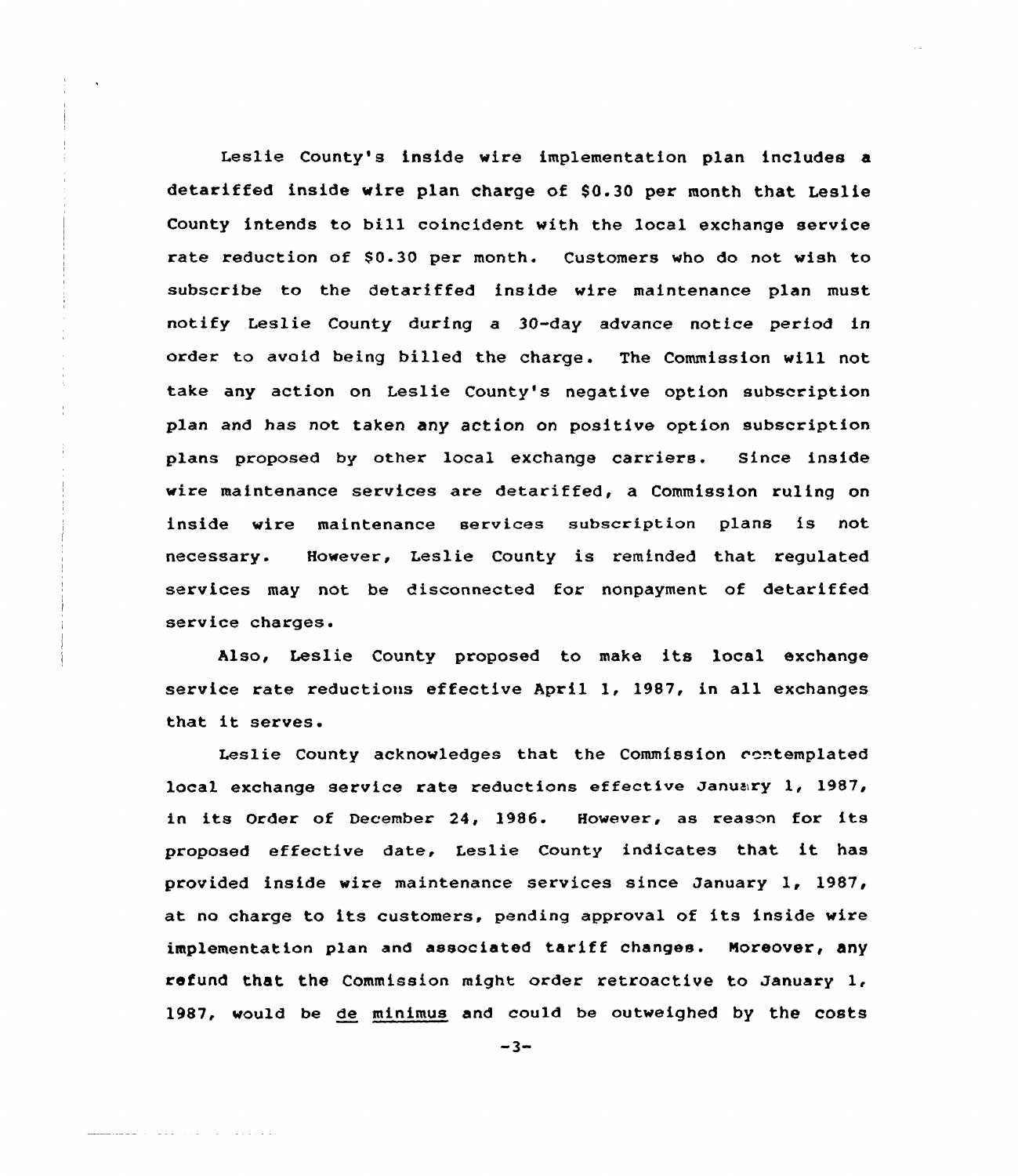associated with administering a refund operation. Therefore, in the opinion of the Commission, Leslie County's proposed effective date of April 1, 1987, should be approved.

Finally, on May 20, 1987, the Commission inadvertently released an Order indicating that Leslie County had failed to file the information required in the Order of December 24, 1987.  $\mathbf{A}$ subsequent review of Commission records demonstrated that the information had been filed on February 2, 1987. Therefore, the Order of Nay 20, 1987, should be vacated and set aside.

# Findings and Orders

The Commission, having examined the evidence of record and being advised, is of the opinion and finds that:

1. Leslie County's local exchange service rates should be reduced in the amount of S0.30 per access line per month, effective on April 1, 1987, on an interim basis, pending the outcome of the Commission's cost allocation investigation, excluding public paystation, private branch exchange, and key system access lines.

2. Leslie County's inside wire implementation plan should be approved, on an interim basis, pending the outcome of the Commission's cost allocation investigation, except insofar as it includes a negative option subscription plan for detariffed inside wire maintenance services.

 $-4-$